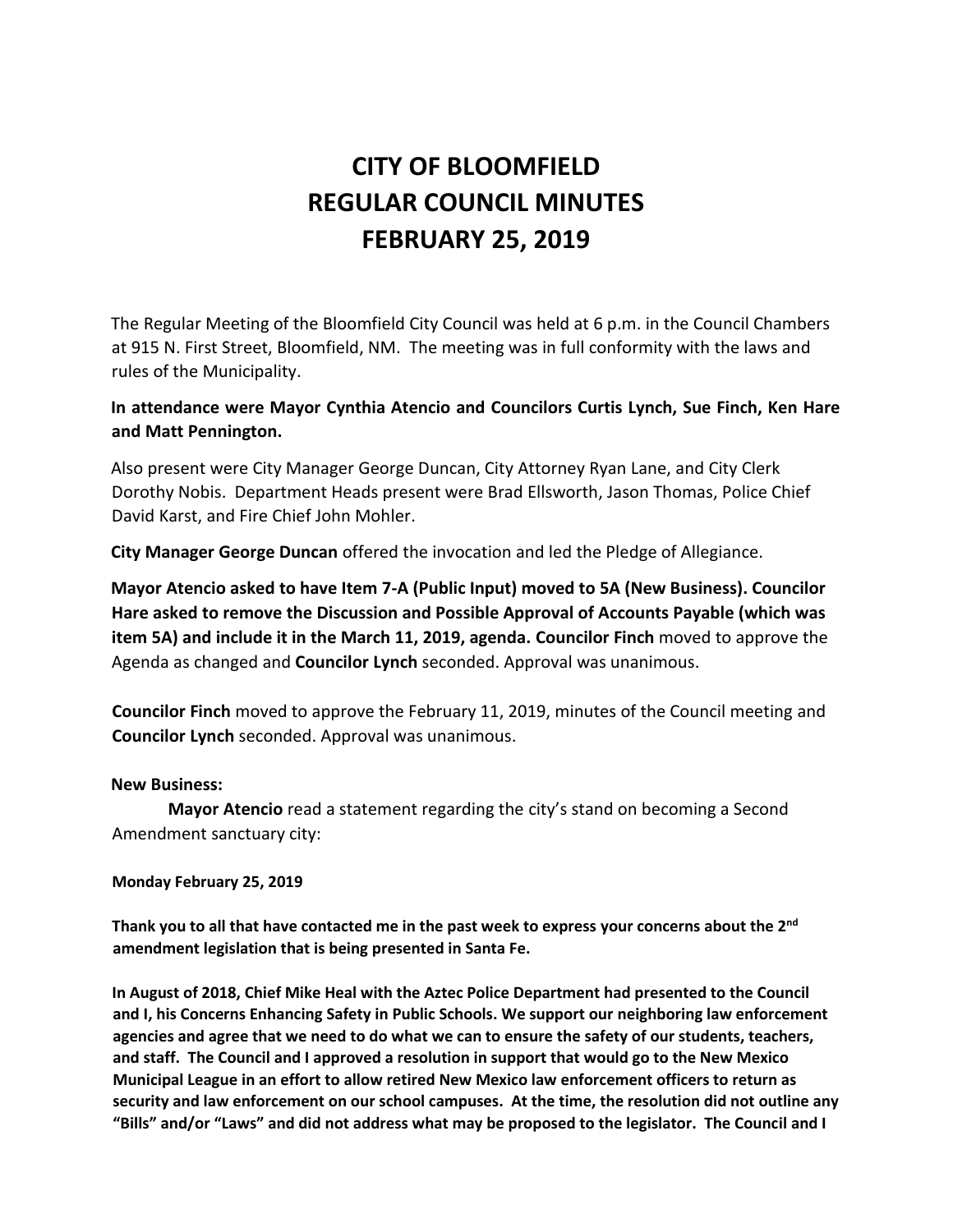**immediately expressed our concerns about the section that referenced Red Flag Laws. I wrote the following letter on September 4th, to be sent with the Resolution:**

**New Mexico Municipal League William Fulginiti P.O. Box Santa Fe, NM 87504-0846**

**September 4, 2018**

**Dear Mr. Fulginiti,**

**The City of Bloomfield recently passed a Resolution (enclosed) Concerning Enhancing Safety in Public Schools.**

**The resolution did pass unanimously with those that were present at the Council meeting. As the Mayor for the City of Bloomfield l would like the NM Municipal League to be cautious when moving forward on supporting the Extreme Risk Protection Orders due to the broad implications of this item. I wish to go on record as stating that I approach all matters pertaining to the rights of my citizens with great care. Our community is in general, very conservative and I would not support any legislation that would infringe on their rights. Thank you for your time and concern.**

**Sincerely, Cynthia Atencio Mayor City of Bloomfield 915 N. 1st Street Bloomfield, NM 87413**

**The City of Bloomfield Council and I will support the 2nd amendment and the right to due process. We support Sheriff Shane Ferrari and the San Juan County Resolution in becoming a Sanctuary 2nd amendment County. We will have a Resolution drawn up to present and vote on, at our next regular scheduled meeting on Monday March 11th at 6:00 pm.**

**Finance Director Brad Ellsworth** presented his monthly financial report to the Council. Mr. Ellsworth stated that Gross Receipts Taxes (GRT) were 74 percent of the total revenue for the month of January, which is better than last year at this time. He also said the city is doing well at this point. Councilor Hare had several questions for Mr. Ellsworth, which were answered to the Councilor's satisfaction.

#### **Unfinished Business:**

There was no Unfinished Business to discuss.

#### **Department and Public Input:**

**Linda Corwin** offered her support of the Second Amendment and encouraged the Council to consider property for a recycling center.